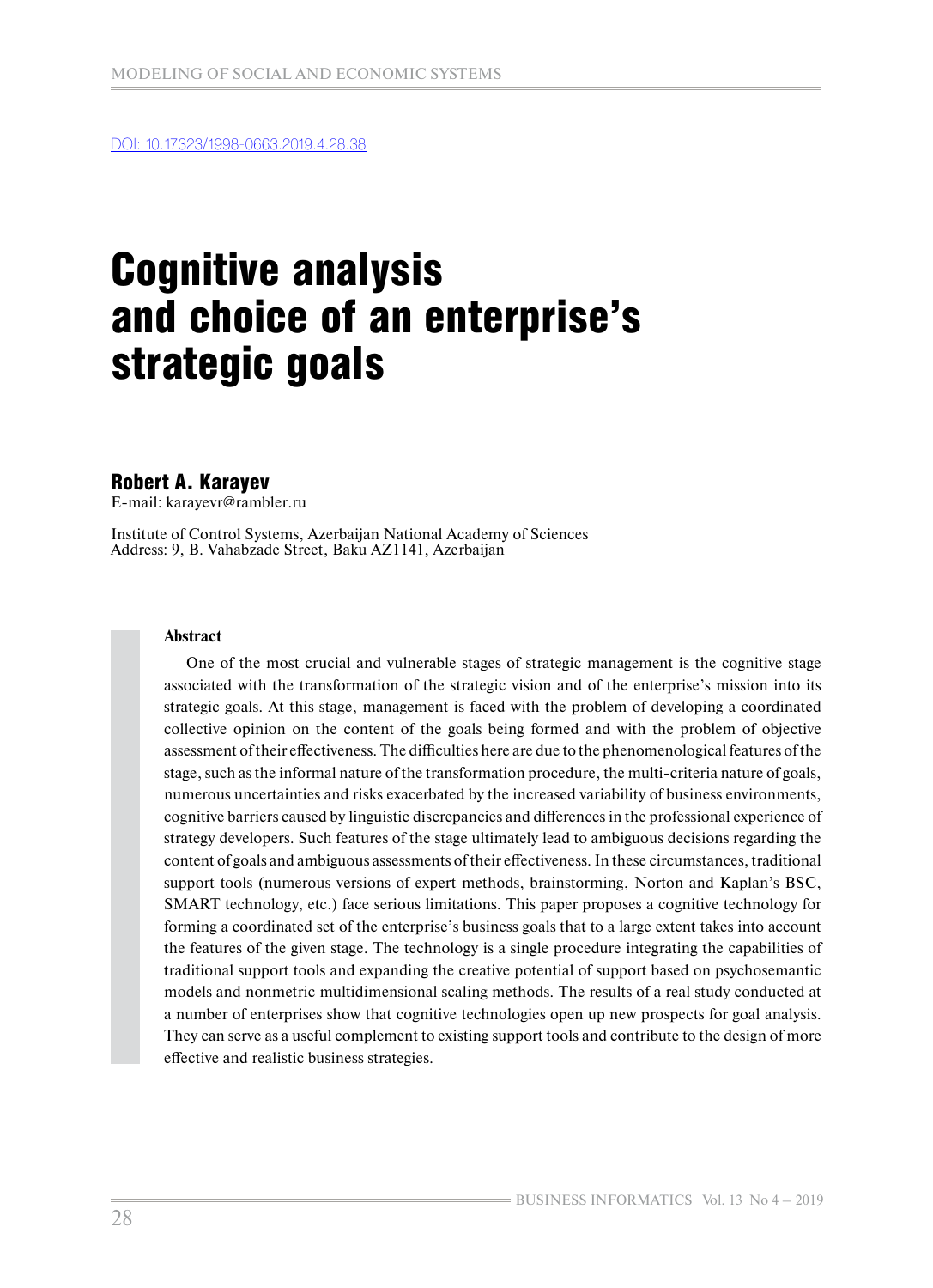

**Key words:** strategic goals; analysis and choice technology; cognitive approach.

**Citation:** Karayev R.A. (2019) Cognitive analysis and choice of an enterprise's strategic goals. *Business Informatics*, vol. 13, no 4, pp. 28–38. DOI: 10.17323/1998-0663.2019.4.28.38

#### **Introduction**

The problem of forming an enterprise's strategic goals (hereinafter referred to as "the goals") is one of the critical problems of strategic management  $[1-3]$ . The success of a strategic project largely depends on its solution. The complex, informal, heuristic nature of the problem has long been at the root of the issue of creating effective support tools that adequately reflect the phenomenology of the problem itself, the accumulated positive experience of using traditional support tools, as well as new features of modern intelligent technologies.

In the following sections, we list the most popular support tools, giving a brief critical analysis of these tools. Based on the results of our analysis, the basic principles that can be used as the foundation for an improved support technology are formulated, and the prospects of the cognitive approach in this context are substantiated. We consider the challenges of the implementation of the cognitive approach and ways to overcome them by means of models of experimental psychosemantics.

The basic principles, the diagram and operation algorithms of the proposed support technology are provided. A demonstration example of its use is provided and the possibilities and prospects of its application are discussed.

#### **1. Brief description of the traditional methods**

The most popular support tools currently used in strategic management in the selection of an enterprise's strategic goals include expert methods (survey, interviewing, Delphi method), brainstorming, SMART technology, and Norton and Kaplan's strategic cards (BSC).

**Expert methods** [4]. The conceptual basis of these methods is the "general evaluation scheme" proposed in [4]:

$$
E = <\Omega, \Omega e, L, Q, \varphi>,
$$

where  $\Omega$  – the initial set of permissible goal assessments according to the accepted criterion;

 $\Omega$ e – the set of the permissible goal assessments made by various experts ( $\Omega \in \Omega$ );

 $L$  – the rules of interaction between experts;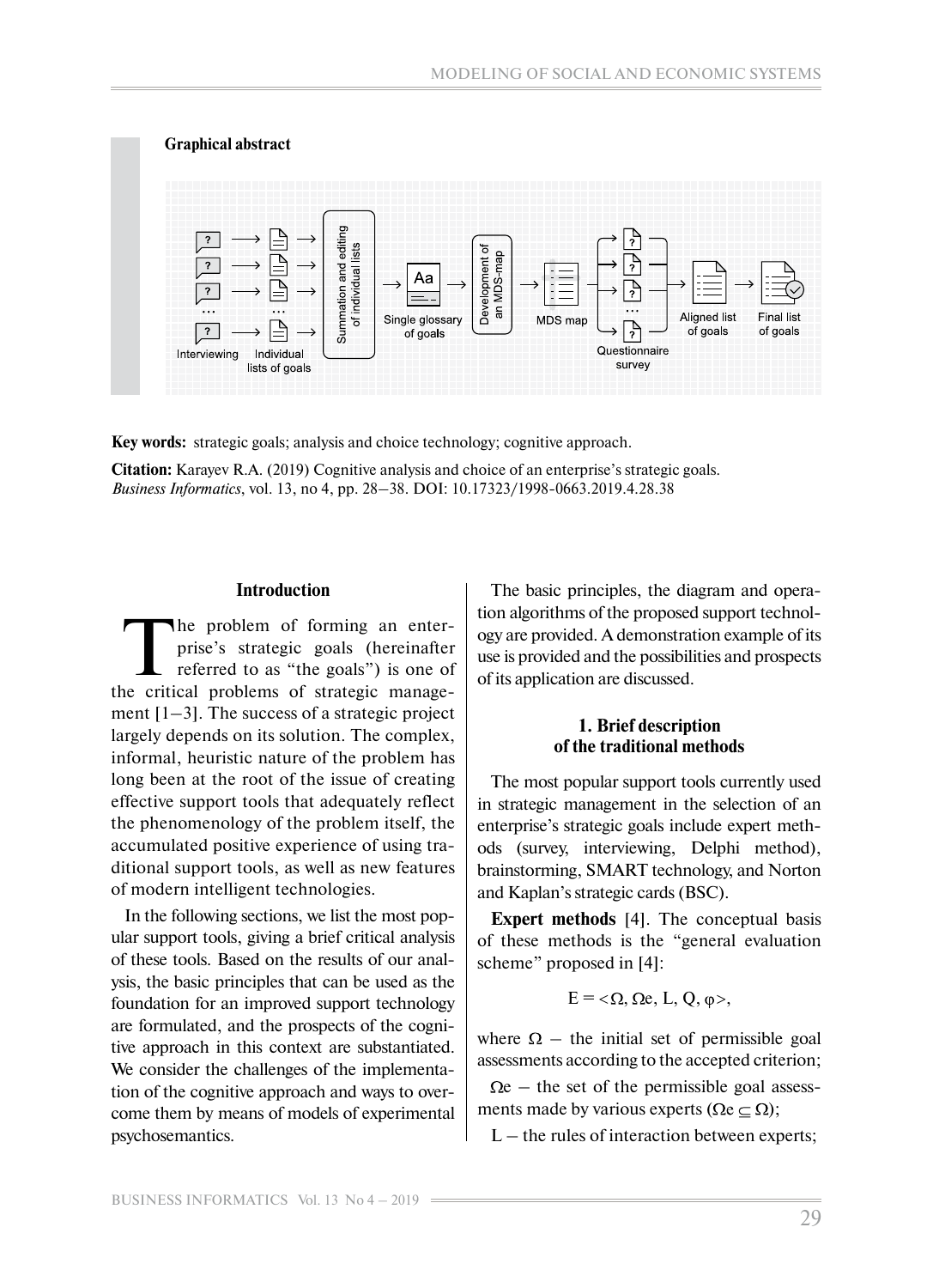## Q – evaluation feedback;

 $\varphi$  – the method for processing the assessments of various experts in order to determine the resulting assessment.

The expert methods widely used to formulate goals are, in fact, various modifications of this general scheme.

**Brainstorming technique** [5]. The once widely advertised "brainstorming" method was regarded as a way of "enhancing" the creative capabilities of a team of analysts in solving ill-structured problems. This is a group creativity technique by which efforts are made to find a conclusion for a specific problem by gathering a list of ideas spontaneously contributed by its members.

**SMART technology** [6]. This is a declarative approach that positions selected goals according to the following criteria: specific (S), measurable (M), achievable (A), relevant (R), time bound (T).

**BSC strategic cards** (balanced scorecards) [7]. The BSC concept proposed by Kaplan and Norton involves a hierarchical structuring of an enterprise's performance. The balanced scorecard system uses strategy at four interconnected levels – the financial level, customer level, process level, and learning and growth level. This structuring focuses on groups of goals, allowing one to deal with the well-known "dimensionality problem" [7]. Here, the number of goals in each of the layers is usually taken as equal to  $5-7$ , which is associated with limited human psychophysiological capabilities [8].

## **2. Critical analysis of the traditional methods**

An analysis of the aforementioned methods and the practice of their application allows us to formulate a number of significant limitations that arise in their practical use and to lay out the main ways to improve the support procedure.

As noted above, the primary task to be solved at the cognitive stage is forming the set of goals. They can be established by:

1) survey method [9], using a set of goals predetermined by experts;

2) interviewing method [10], when experts offer their own individual opinion regarding the set of goals;

3) Delphi method [11], which is a group survey technique. The procedures used in the Delphi method are characterized by three key features: anonymity, regulated feedback and group response. Feedback is provided through several survey rounds, with the results of each round being processed by statistical methods and communicated to the experts. In the second and subsequent rounds, experts argue their answers. Thus, in subsequent rounds, experts can revise their initial answers. From round to round, experts' answers become increasingly stable until they stop changing, which stops the survey. Practice shows that three or four survey rounds are usually conducted, since the estimates no longer change after that.

The common feature of these expert methods is that they are questionnaire-based. The difference is that their implementation can be carried out in closed form (experts are offered ready questionnaires) or in open form (experts form questionnaires themselves and fill them in during the interview process). Depending on the form of questionnaires, various difficulties may arise. Thus, the use of an open form can result in different sets of goals being proposed by each expert and an ambiguous interpretation of goals, since the same goals can be referred to by different experts in different terms, or goals with the same name can have different semantics and pragmatics. Using a closed form of questionnaires can significantly limit experts' ability to express their opinions on a set of goals and their verbal wording.

This problem is most clearly manifested in another popular method, the "brainstorming" technique. Even in the early days of this method, publications appeared that cast doubt on its effectiveness in generating ideas [12]. Studies of the brainstorming technique revealed three groups of processes that reduce its effectiveness [13]: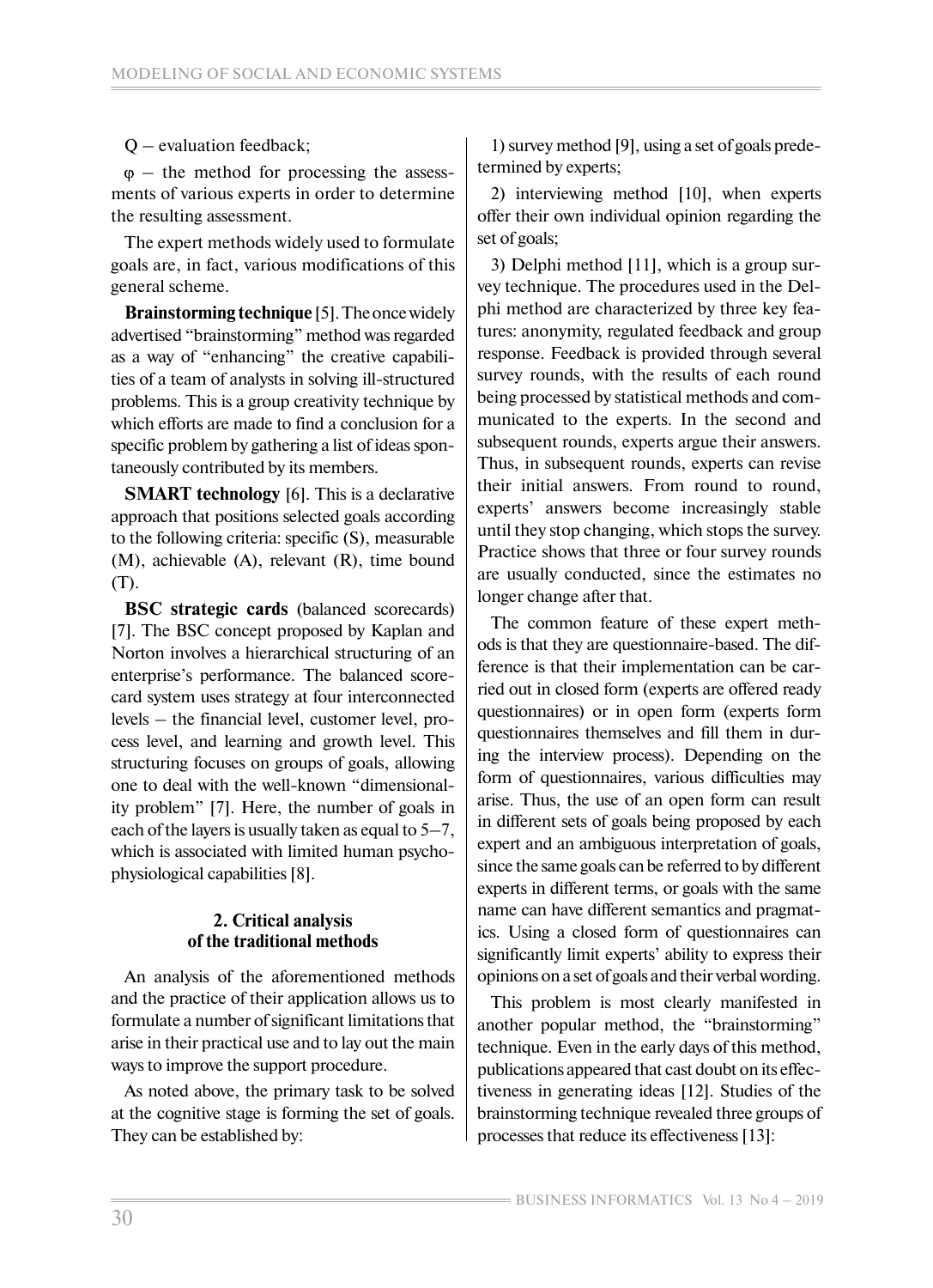$\triangle$  social loafing, which allows managers to hide behind the backs of colleagues;

 $\triangle$  evaluation apprehension  $-$  the fear of being judged by colleagues for possibly "silly" ideas;

 production blocking due to lowered criticality, since according to the technique, any member of the group can support any idea at any time.

Studies over the past decade show that individual methods of goal generation are still more effective than collective ones [14].

Among the support tools, the BSC approach deserves special attention. In addition to highlighting an enterprise's goals, the structural organization of this approach involves setting their mutual influences both within each of the layers and between the layers. For instance, the staff of an enterprise, even given ideal quality of its employees, can achieve results in customer relations only if the business processes of management are properly organized (the influence of the goals of the "business processes" layer on the goals of the "customer" layer). Properly organized (efficient and rational) business processes makes it possible to achieve maximum performance defined in the customer layer (market share, service satisfaction), which, in turn, allows one to achieve the desired financial results.

However, the BSC approach is only attractive up to the moment the management encounters the question: where can we get the necessary and sufficient set of business goals for a specific enterprise? Obviously, the answer here is unambiguous: only from the heads of the managers developing the strategy of the enterprise. However, the task of explicating this knowledge and its practical use is far from trivial. Its simplicity without the use of special support tools is illusory and deceptive.

## **3. Cognitive technology for generating and analyzing goals**

#### **3.1. Key principles**

The considerations set out above allow us to formulate the key principles that can form the basis of an improved goal formation technology. First, the technology should be based on an individual rather than a group method of evaluation. Second, the technology should provide tools for solving the inevitable problem associated with the explication of managers' internal representations, analysis and coordination of their individual representations and the formation of a single collective opinion. The peculiarity of this problem lies in the fact that the explication procedure is informal, while the goal assessments themselves are multi-criteria (SMART technology, for instance, sets goals according to five criteria) and often non-metric (qualitative, linguistic) in nature, which excludes the possibility of quantitative processing of the source expert material.

Attempts have been made for a long time to use the cognitive approach to solve this type of problems  $[15-17]$ .

One of the central points of the cognitive approach is the assertion that individual human behavior which is formed in response to external stimuli is determined by the structure of a person's representations in the subject area to which a specific external stimulus belongs. Such structures of human internal representations are called "mental models" [18]. Mental models are internal representations of causal relationships within a system, allowing a person to understand, predict and solve practical problems associated with this system. Mental models are based on human experience and expectations. They control our behavior in various situations and are dynamic constructs that change under the influence of learning, new information or a person's state. A person can mentally manipulate mental models, "starting" them in the form of an internal experiment and evaluating its results under different conditions and a different sequence of steps that form such a model. The described manipulations are the internal basis for the formation of all the main components of an enterprise's strategy.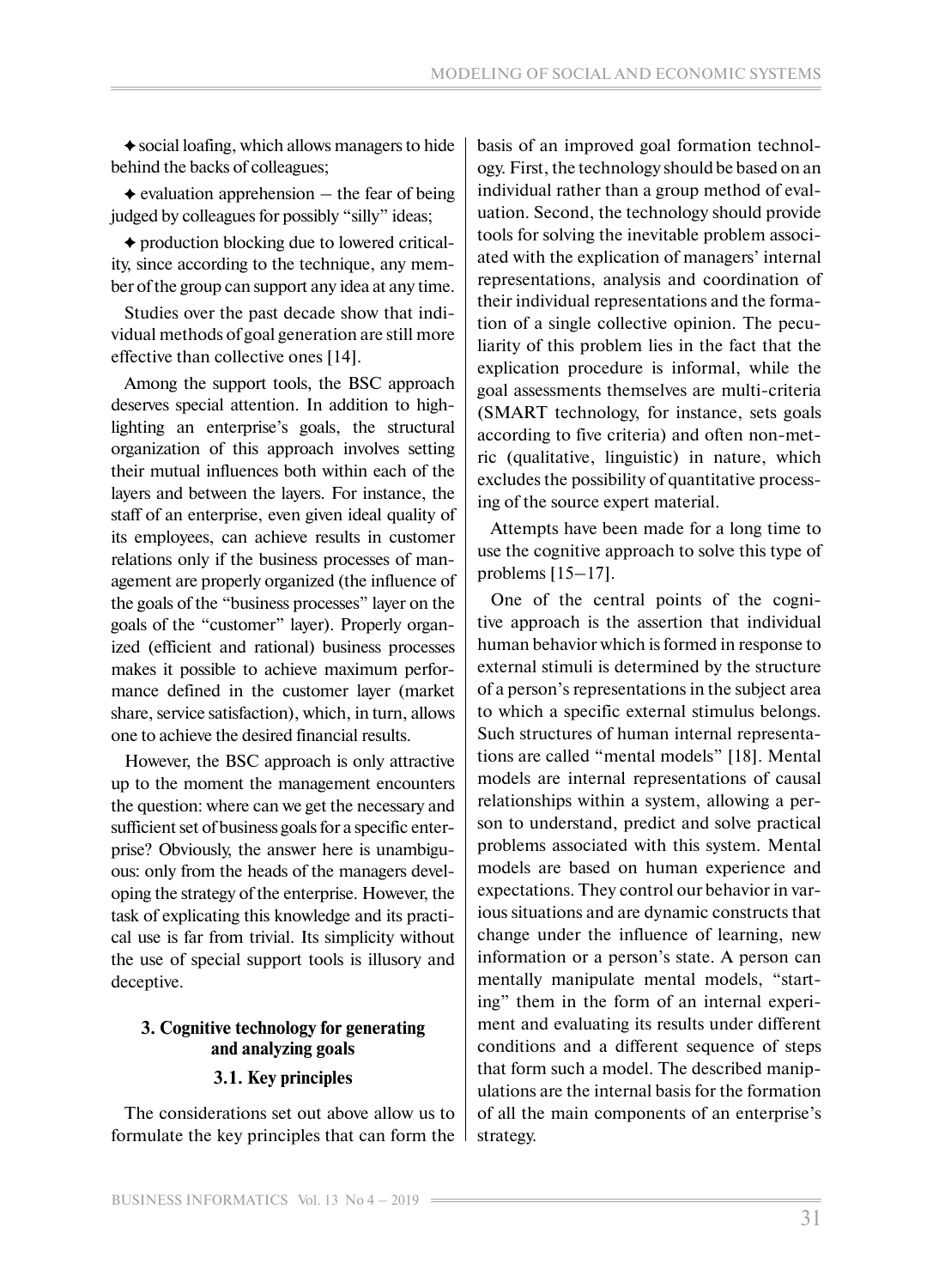Thus, managers have internal, mental models of competition [19], and entrepreneurs have mental models of the industry [20]. Both of these mental models help to assess the current situation and make justified decisions.

However, the use of the cognitive approach in the formation of goals is complicated for a number of reasons. The main such reasons are the following.

First, all of an enterprise's goals are products of managers' thoughts, sitting in their heads in the form of metal models and should be extracted in the clearest form possible. However, the form of human internal representations hinders the solution of this problem. "Brain languages" [21], "non-disjunctive" human logic [22] cannot be directly translated by means of the traditional disjunctive means of modern mathematics.

Secondly, the complexity of translation is compounded by the fact that an enterprise's goals are the product of thinking of many people – the enterprise's owner, and top and middle management involved in the strategy development. This results in the problem of coordinating many goals and moving from individual mental models to collective, team knowledge.

Third, the difficulties of application of the cognitive approach are also due to the fact that the possibilities of this approach are limited by human psychophysiological capabilities [23].

Accordingly, the number of goals included in the task of goal analysis should be limited by these capabilities. On the other hand, the set of goals being analyzed should cover almost all aspects of an enterprise's operation. The BSC approach is best suited to solve the "dimensionality problem" that arises in this case. However, the aforementioned difficulties of explication impose serious limitations on its practical use. The issue of reasonable detailing of the problem field and the issue of reduction of goals by excluding less significant goals from consideration become unavoidable here.

Our analysis has shown that the listed difficulties of applying the cognitive approach are surmountable. Models of experimental psychosemantics open up broad prospects for overcoming these difficulties [24, 25]. In recent years, models of experimental psychosemantics find increasingly wide application in social and economic research.

Experimental psychosemantics is an area of cognitive science that studies various forms of representing objects of the world in the individual human consciousness (images, symbols, verbal forms). The main method of experimental psychosemantics is the construction of socalled "subjective semantic spaces" (an individual's model representations of objects of the world) by nonmetric multi-dimensional scaling [26–28]. This is a method of making subjective assessments when the subject (expert) is asked to evaluate an object by a set of attributes, using scales based on verbal gradations. Scaling in this context differs from a single measurement in that it allows for individual observations to recreate a holistic image of the analyzed object. An important advantage of the method is that it allows us to identify the presence of different points of view on the object being analyzed by experts and to coordinate their opinions on the syntactic and semantic levels. At the same time, differences between expert assessments are not considered experimental errors but are important in themselves.

The use of psychosemantic models provides an important advantage. It makes it possible to apply a mixed approach to the formation of goals, which effectively combines the positive aspects of the interviewing method (that maximizes the goal searching space), the survey method (that involves describing goals in common terms), SMART technology (that takes into account the multi-criteria nature of goals) and the BSC concept (that structures the problem field of target analysis).

Our technology for generating and analyzing goals takes into account these key points.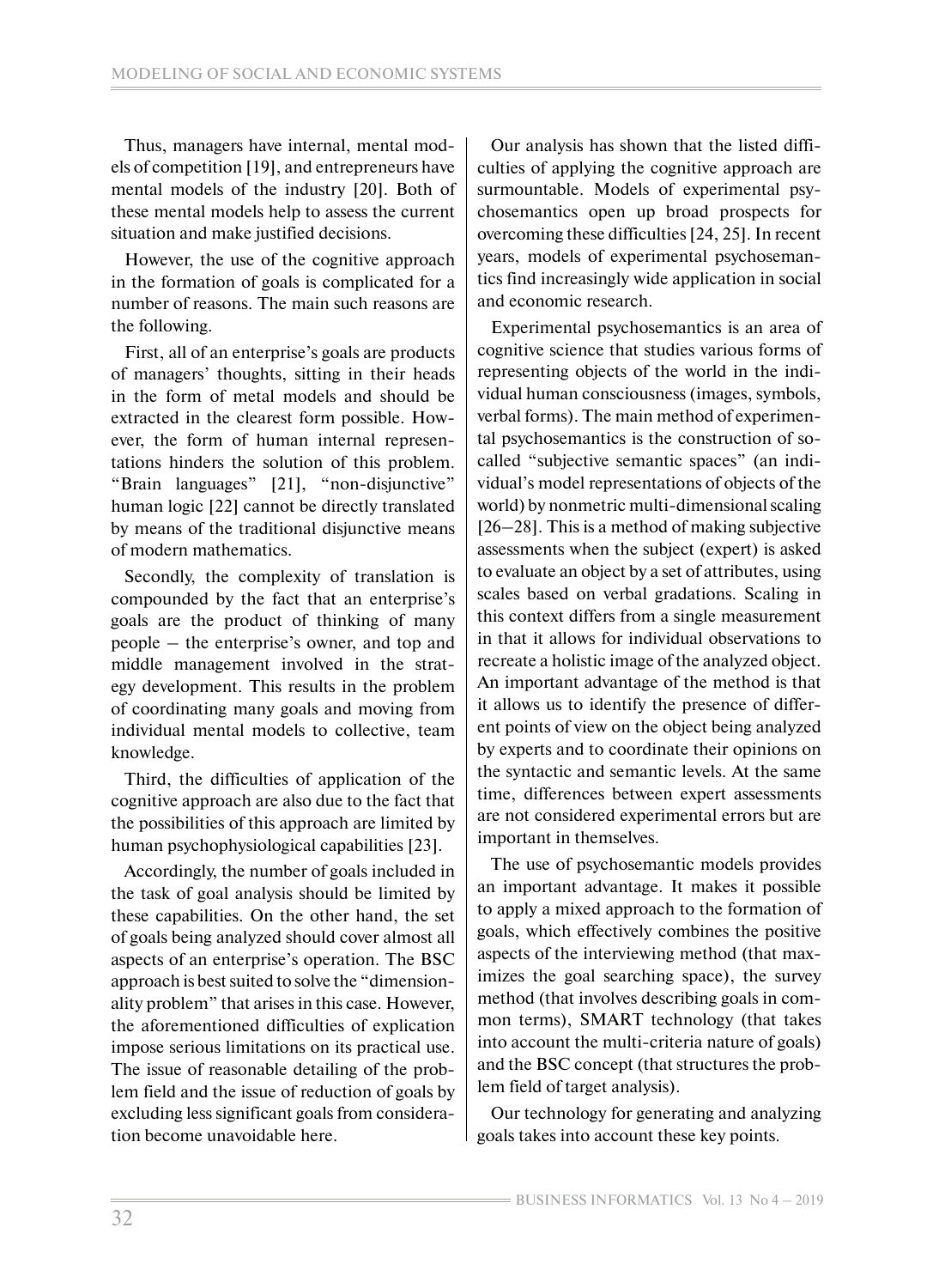In the following paragraphs, we give a general description of the technology and a demonstration of its practical application. The possibilities and prospects of the cognitive selection of goals are discussed below.

#### **3.2. The diagram of the technology**

The block diagram of the technology presented in *Figure 1* shows the sequence of steps that implement the process of analysis and formation of goals.

#### **3.3. Goal alignment method**

The goals alignment method is based on remote nonmetric multidimensional scaling models based on the Euclidean metric [27, 28] that meet the conditions of the problem we are investigating. The goal alignment diagram in this case is as follows:

 $C = < I, P, Z, E, \varphi>$ 

where  $I$  – the name of the goal;

**P** – the set of attributes (dimensions) of the goal;

**Z** – the nonmetric attribute assessment scales;

 $E$  – the individual goal assessments for each of the attributes made by various experts;

 $\varphi$  – MDS algorithm for processing individual assessments and determining the degree of consistency of goals.

The algorithm of the method can be demonstrated through the following example.

Assume we have a questionnaire card (MDS map), which is (for clarity and simplicity of presentation) a matrix of two-dimensional scaling of goals by the attributes: "Significance of the business goal" and "Attainability of the business goal" from the management's point of view. Each of the attributes is evaluated on a linguistic scale: "high," "medium," "low." Assume also that the number of experts is  $M$ . Each of the experts places goals from the single glossary of goals (SGG) in a cell of the matrix in accordance with his or her ideas about the significance and attainability of the goal. Obvi-

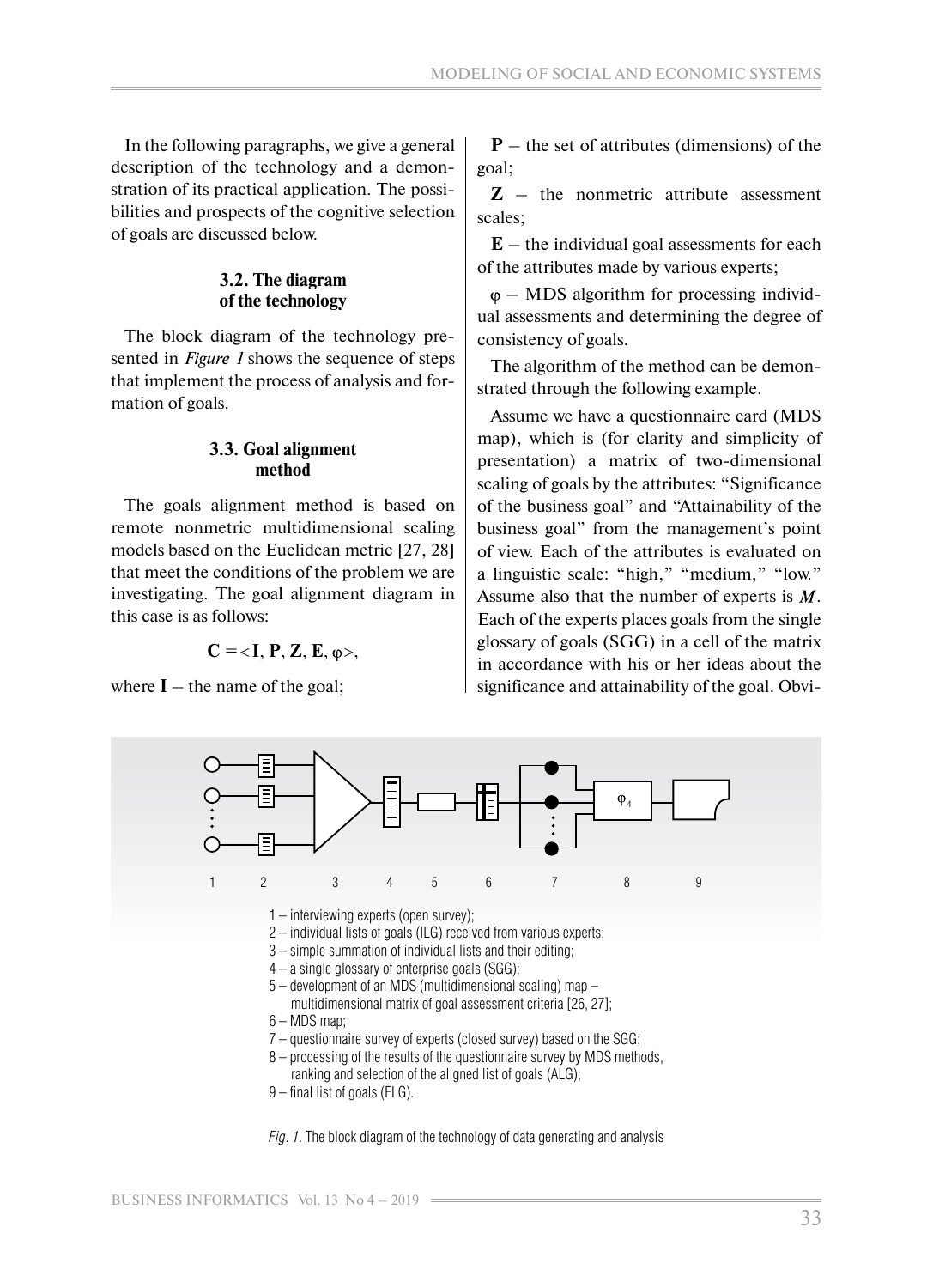ously, some cells of the matrix can end up with several goals and some cells without a single one. Denote by  $m_{ij}$  the number of experts who placed the same goal in the cell  $(i, j)$ . It is clear that  $\sum m_{ij} = M$ .

After each of the experts has filled the matrix, the aggregation of the obtained assessments is carried out. To this end, each cell is assigned with respect to each target ( $c \in C$ ) a weight  $\lambda_{ii}^c = m_{ii} / M$ ,  $\lambda_{ii}^c = [0, 1]$ , which, in fact, is a two-dimensional function of the distribution density of expert opinions. To take into account the misalignment of opinions, a measure called the coefficient of inconsistency  $(K<sup>c</sup>)$ is introduced, which characterizes the degree of inconsistency of the management's opinions regarding this goal *c*.

If the opinions of the experts regarding the goal  $c$  coincided and they filled, for instance, cell  $(2, 3)$ , then the coefficient  $K<sup>c</sup>$  would be equal to zero, and the coordinates of this opinion would be equal to (2, 3). But since the experts' opinions are scattered across the matrix, in order to assess the degree of inconsistency, it is necessary to find the mean abscissa  $I<sup>c</sup>$ , the mean ordinate  $J<sup>c</sup>$  and the coefficient of inconsistency  $K^c$ . Since the function of the distribution density of opinions has already been determined, these values are calculated from the following formulas:

Mean inconsistency abscissa:

$$
I^c = \sum_{ij} \lambda_{ij}^c \cdot i \; ;
$$

Mean inconsistency ordinate: ;

$$
J^c = \sum_{ij} \lambda_{ij}^c \cdot j \; ;
$$

Inconsistency coefficient:

$$
K^c = \sum_{ij} \lambda_{ij}^c \cdot \sqrt{(i - I)^2 + (j - J)^2}.
$$

## **3.4. Rules of goal ranking**

The following rules of goal ranking can be established on the basis of the coefficient  $K^c$ .

**Rule 1.** If  $K^c \leq 0.5$  then the degree of inconsistency of the management's views on the goal *c* is low and the goal c can be included in the FLG;

**Rule 2.** If  $K^c = [0.5; 0.75]$  then we have an uncertainty and further elaboration is required regarding the inclusion of the goal *c* in the FLG;

**Rule 3.** If  $K^c > 0.75$  then the degree of inconsistency of opinions on this goal is high and the goal cannot be included in the FLG (the management does not perceive this goal as a goal and will actually exclude it from the strategy in any case).

## **4. Technology application example**

The technology presented has been used in a number of real-life projects. Table 1 shows the results of the application of the technology to the selection of business goals for a poultry enterprise at an agricultural holding in Baku. The following business goals of the enterprise were considered (the appropriate inconsistency coefficients  $K^c$  are presented in the parenthesis):

1. Increasing production of broilers to 4500 tons per year, and of hatching eggs – to 10 million pcs per year  $(K<sup>c</sup> = 0.3)$ ;

2. Raising the market share of the enterprise in 2013–2017 in the domestic market to 15 %  $(K^c = 0.32);$ 

3. Achieving annual sales of up to 17.5 million AZN  $(K^c = 0.33)$ ;

4. Implementing a new marketing strategy and creating a wide marketing chain  $(K^c = 0.58);$ 

5. Further training of production personnel  $(K^c = 0.32);$ 

6. Modernization of technological equipment  $(K^c = 0.59)$ ;

7. Using new productive breeds of poultry  $(K^c = 0.69);$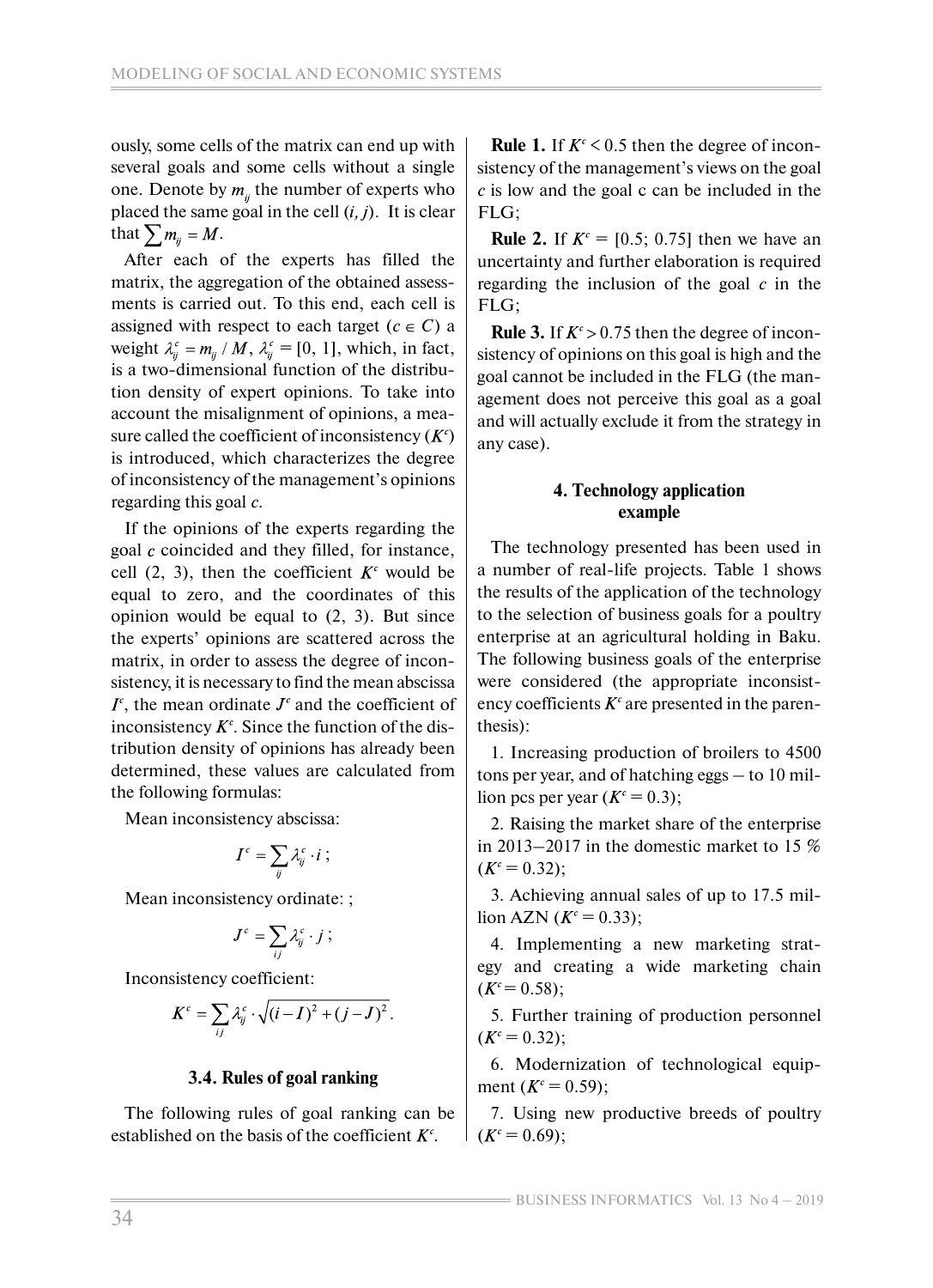8. Involving international strategic management experts  $(K<sup>c</sup> = 0.53)$ ;

9. Development and introduction of new feeding diets ( $K^c = 0.67$ ).

Notation in the table:  $X(Y)$ , where  $X$  is the goal number, Y is the number of experts who placed the goal in the appropriate cell.

The table shows that testing the single glossary of goals made it possible, based on the analysis of the coefficients  $K<sup>c</sup>$ , to reveal the existence of a consistent opinion regarding only a portion of the goals (4 out of 9). These are goals 1, 2, 3 and 5: they all have values of the inconsistency coefficient  $K^c$  from 0.3 to 0.33, and this allows us to consider inconsistency of the managers' opinions as low. On the other hand, the management cannot make a decision on the remaining goals, regarding either their significance or the possibility of achieving them. This means either that their inclusion in the business strategy is ineffective or that the goal analysis procedure requires an additional iteration.

#### **5. Discussion**

#### **5.1. Inconsistency of the managers' opinions**

The practice of applying the proposed technology has shown that different outcomes are possible when assessing the degree of inconsistency of management's opinions:

1) management's opinions are completely inconsistent (the assessment of inconsistency is high, and it is impossible to distinguish groups of managers with close opinions). In this case, the results of the evaluation are obviously not suitable for decision-making. Depending on the specific situation, one should either consider the evaluation unsuccessful and choose not to conduct the study, or conduct a second evaluation. Re-evaluation should account for the possible reasons of the failure, such as, e.g. the goals were incorrectly formulated, the goal assessment scales were selected poorly, it was impossible to create the right psychological and material environment, the managers have hidden personal and group interests, etc.;

2) managers' assessments are divided into several groups, within each the consistency is quite high, but it is low in the whole by the team of managers. Therefore, it is logical to assume that this is a case of different methodological approaches or different social groups. In this case, managers' opinions cannot always be brought to consistency among themselves even through a lengthy discussion. Therefore, it is advisable to supply the decision maker with several group assessments with appropriate comments;

3) group assessment is highly consistent. Such

*Table 1.* 

|                                                 |               | <b>Significance of the business goal</b>          |                     |     |
|-------------------------------------------------|---------------|---------------------------------------------------|---------------------|-----|
|                                                 |               | <b>High</b>                                       | <b>Medium</b>       | Low |
| <b>Attainability</b><br>of the business<br>goal | <b>High</b>   | $1(4)$ ; 5 (4); 6 (2); 7 (2); 8 (2); 9 (1)        | $4(1)$ ; 6(1); 9(2) |     |
|                                                 | <b>Medium</b> | $1(1)$ ; 2(4); 3(4); 4(3); 5(1); 6(1); 8(1); 9(2) | $3(1)$ ; 4(1); 7(2) |     |
|                                                 | Low           | $2(1)$ ; 6(1)                                     |                     |     |

#### **Assessment and ranking of business goals of a poultry enterprise**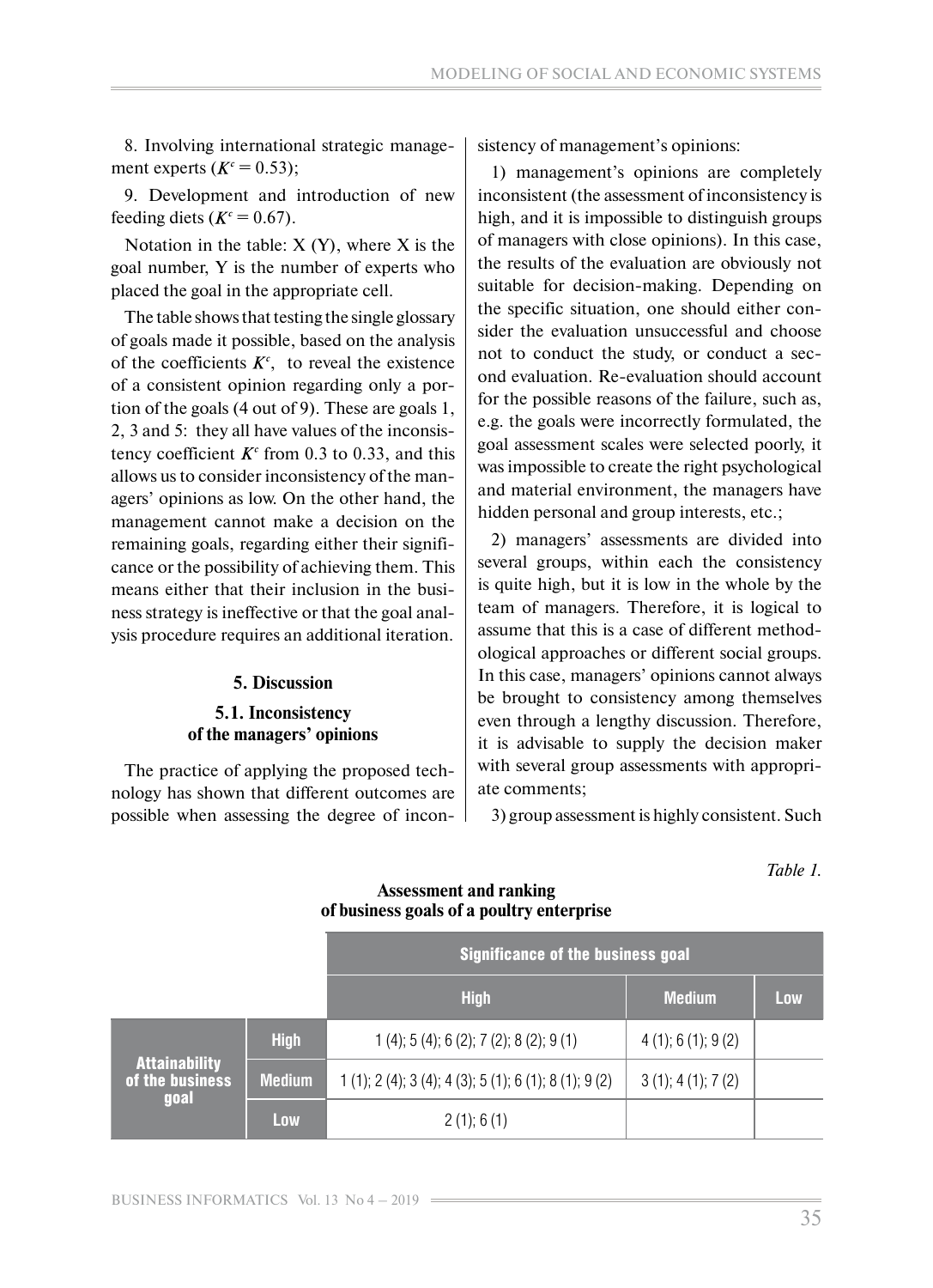an assessment can be presented to the decision maker, but in any case, it makes sense to analyze the presence of extreme opinions (to find out what percentage of managers have them, how they substantiate their points of view, what the assessment of inconsistency will be if they are not taken into account).

Thus, the situations that management faces when forming a set of goals for an enterprise are quite diverse. Therefore, depending on the specific situation, the support technology described above can be supplemented by all available sources of theoretical and reference information for calculations and additional analysis.

## **5.2. Goal selection**

The problem field of the goal selection problem is very large. It will suffice to look at the structure of the BSC card to know that it is almost impossible to solve the problem. Here strategy developers are confronted with the "dimensionality problem," the inevitable companion of all complex projects. To solve the problem within the ideology of the cognitive approach, the "camera metaphor" was proposed [29], in which a "camera" glides across the "picture of the world" and, by the operator's will, selectively captures fragments of this world, zooming in and out on a fragment of interest. This metaphor is certainly productive, but it must be supplemented by a very important circumstance. When exploring a fragment of the world, the analyst and only the analyst alone can exercise intuitive control of the entire problem field as a whole, investigating all aspects of the problem and understanding how they relate to the problem being solved within the context of the selected fragment. This circumstance is fundamental and it indicates that the cognitive approach should be interactive in nature and it is incorrect to use it as a local computer program, as is the case in expert systems [30] and in numerous studies on cognitive modeling<sup>1</sup>.

Cognitive models should be used as a research tool and be open to contextual analysis by human beings.

## **5.3. BSC layers**

The proposed goal selection technology can be carried out for all four layers of the balanced scorecard (BSC). However, solving each separate local problem, managers must monitor changes in its parameters in the context of possible changes in other "related" fragments of the problem field.

## **5.4. Context analysis**

Today, in the growing complexity of economic relations, it is customary to talk about the increasing role of context [31]. Contextual analysis in the process of goal formation is the challenge and requirement of today's management practice. The ability to correctly take into account the context based on the knowledge of cognitive technologies places increased demands not only on the basic training of managers, but also on their intuition. If mastering the technologies of cognitive analysis puts forward special tests for the professional training of strategy developers, then the ability to "embed" these technologies in a specific context requires well-developed intuition. This is already a new quality expected from strategy developers which is difficult to achieve on the basis of the traditional training system. This essentially refers to the recently discussed issue of revising business education programs.

## **Conclusion**

Practice shows that when developing management strategies, the stage of the transition from the strategic vision and mission of the

<sup>1</sup> International Conference on Cognitive Modelling (https://iccm-conference.github.io/previous.html)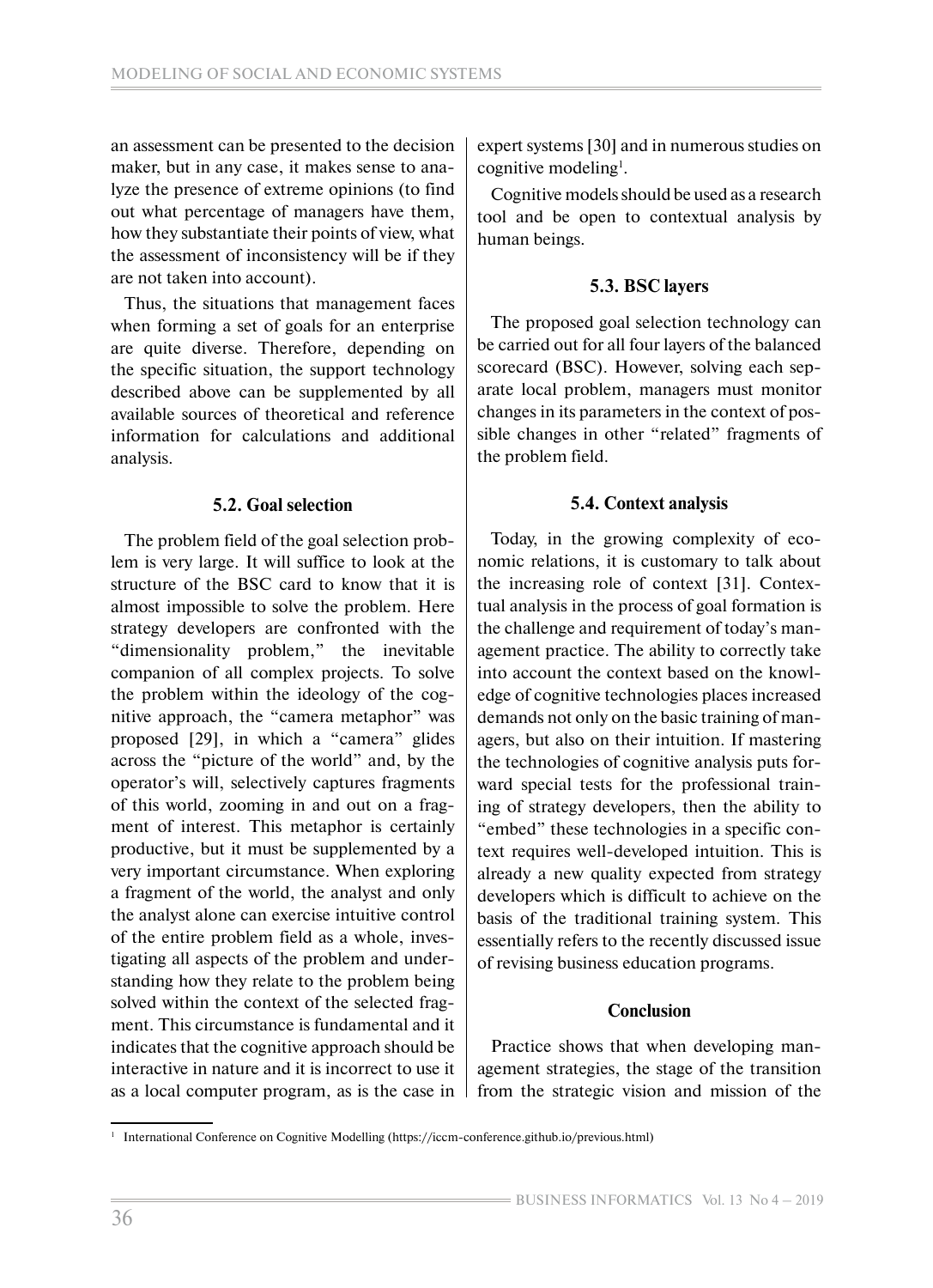enterprise to the formulation of its business goals is often the most vulnerable one from the point of view of loss of effectiveness.

The greatest difficulties here are due to the transition from the individual opinions of top managers to a coordinated (team) opinion.

This strategic management issue currently does not have sufficiently effective support tools. The support technology proposed in this paper, based on psychosemantic models and the nonmetric multidimensional scaling method, implements an end-to-end procedure for objec-

tivizing management's subjective opinions on the enterprise's goals and makes it possible to move from individual knowledge to coordinated team knowledge. In real conditions (insufficient and varied practical experience, insufficiently high qualifications, conflicting opinions, personal and group interests), the technology can serve as a tool to complement well-known support tools and, consequently, be very useful for the appropriate selection of an enterprise's development strategy in complex modern economic conditions.

#### **References**

- 1. Drucker P.F. (2001) *Management challenges for the 21st century*. N.Y.: Harper Business.
- 2. Kleiner G.B. (2008) *Enterprise strategy*. Moscow: Delo (in Russian).
- 3. Isaev D.V. (2008) The Rational model of strategic management. *Financial Weekly*, no 25, pp. 14–15; no 26, p. 12 (in Russian).
- 4. Makarov I.M., Vinogradskaya T.M., Rubchinsky A.A., Sokolov V.B. (1982) *Theory of choice and decision making*. Moscow: Nauka (in Russian).
- 5. Leskov S.L. (2012) *Brainstorming*. Moscow: MSU (in Russian).
- 6. Bogue R.L. (2005) *[Use S.M.A.R.T. goals to launch management by objectives plan](http://www.techrepublic.com/article/use-smart-goals-to-launch-management-by-objectives-plan/).* Available at: https://www.techrepublic.com/article/use-smart-goals-to-launch-management-by-objectives-plan/ (accessed 20 November 2013).
- 7. [Kaplan](https://www.toolshero.com/toolsheroes/robert-kaplan/) R.S., [Norton](https://www.toolshero.com/toolsheroes/david-norton/) D.P. (1996). *[The balanced scorecard: Translating strategy into action.](https://www.toolshero.com/go/balanced-scorecard-translating-strategy-action/)* Boston: Harvard Business School Press.
- 8. Miller G. (1955) The magical number seven, plus or minus two: Some limits on our capacity for processing information. *Psychological Review*, vol. 101, no 2, pp. 343–352.
- 9. Walsh J. (1988) Selectivity and selective perception: An investigation of managers' belief structures and information processing. *Academy of Management Journal*, vol. 31, no 4, pp. 873–893. DOI: 10.5465/256343.
- 10. Markiczy L., Goldberg J. (1995) A method for eliciting and comparing causal maps. *Journal of Management*, vol. 21, no 2, pp. 305–333. DOI: 10.1177/014920639502100207.
- 11. Loo R. (2002) The Delphi method: a powerful tool for strategic management. *Policing: An International Journal of Police Strategies & Management*, vol. 25, no 4, pp. 762–769. DOI: 10.1108/13639510210450677*.*
- 12. Isaksen S.G. (1988) *A review of brainstorming research: Six critical issues for inquiry.* Available at: https://www.semanticscholar.org/paper/A-Review-of-Brainstorming-Research%3A-Six-Critical-Isaksen/4abc961cb62e8b230f9683125e984eec3550caa4 (accessed 22 June 2016).
- 13. Furnham A. (2000) The brainstorming myth. *Business Strategy Review*, vol. 11, no 4, pp. 21–28. DOI: 10.1111/1467-8616.00154.
- 14. Paulus P., Dzindolet M. (1993) Social influence processes in group brainstorming. *Journal Personality and Social Psychology*, vol. 64, no 4, pp. 575–586. DOI: 10.1037/0022-3514.64.4.575.
- 15. Schwenk C.R. (1988) The cognitive perspective on strategic decision making. *Journal of Management Studies*, vol. 25, no 1, pp. 41–55. DOI: 10.1111/j.1467-6486.1988.tb00021.x.